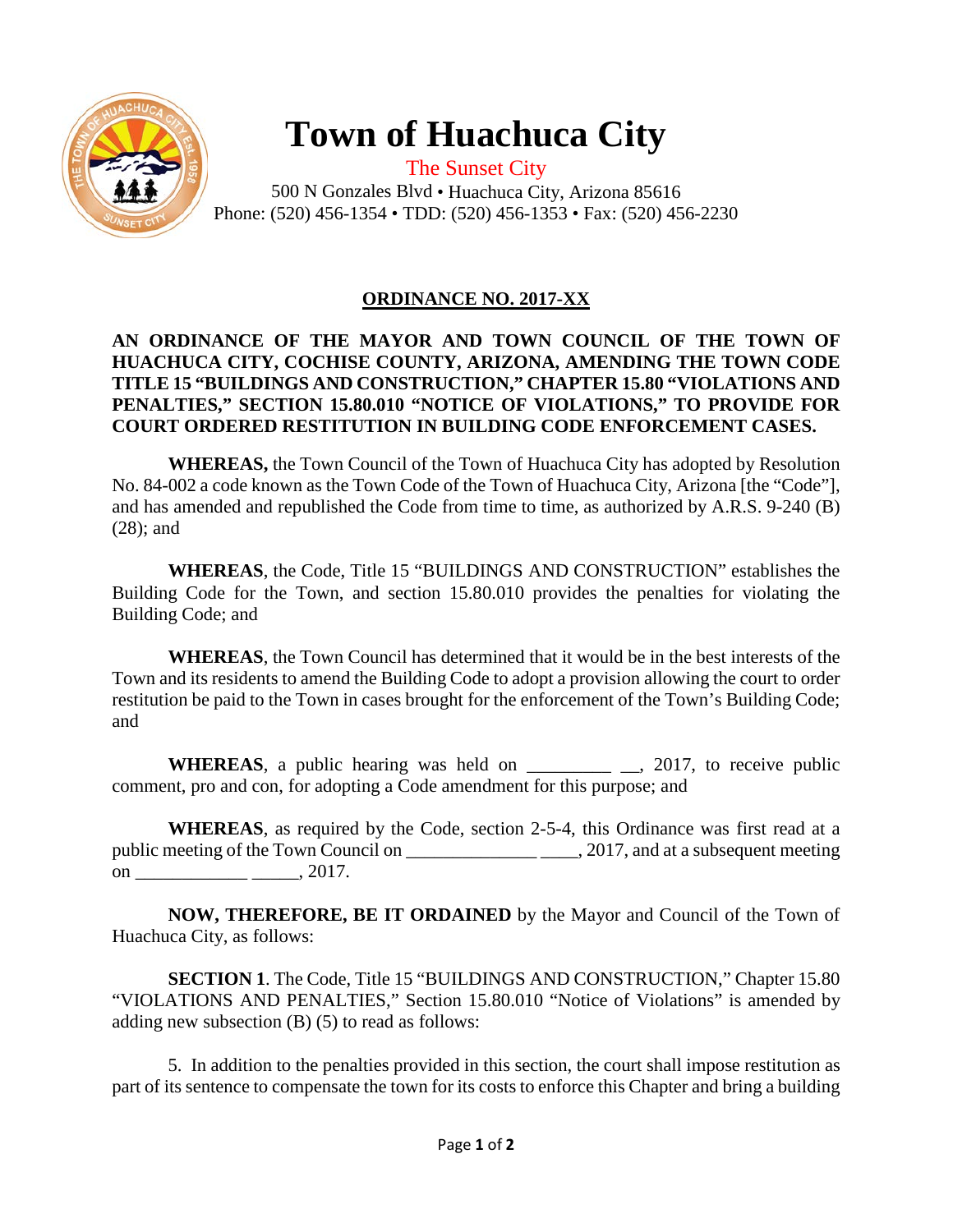or land into compliance with this Chapter. Restitution shall include all costs of abatement, including inspection fees and prosecution of the case.

**SECTION 2.** All ordinances, parts of ordinances, resolutions, parts of resolutions, policies, and parts of policies in conflict with the provisions of this Ordinance, or any part hereof, are hereby repealed.

**SECTION 3**. If any section, subsection or portion of this Ordinance is for any reason held to be invalid or unenforceable by the decision of a court of competent jurisdiction, such decision shall not affect the validity or enforceability of the remaining portions hereof.

**SECTION 4**. The Town Clerk is hereby directed, pursuant to the Code, sections 2-5-8 and 2-5-9, to post this Ordinance in three or more public places within the Town, and to publish this Ordinance as required by A.R.S. 9-812 and 39-204.

PASSED AND ADOPTED BY THE MAYOR AND TOWN COUNCIL OF THE TOWN OF HUACHUCA CITY, COCHISE COUNTY, ARIZONA, THIS \_\_\_\_\_ DAY OF  $\frac{1}{2017}$ .

Ken Taylor, Mayor

 $\overline{\phantom{a}}$  , where  $\overline{\phantom{a}}$  , where  $\overline{\phantom{a}}$  ,  $\overline{\phantom{a}}$  ,  $\overline{\phantom{a}}$  ,  $\overline{\phantom{a}}$  ,  $\overline{\phantom{a}}$  ,  $\overline{\phantom{a}}$  ,  $\overline{\phantom{a}}$  ,  $\overline{\phantom{a}}$  ,  $\overline{\phantom{a}}$  ,  $\overline{\phantom{a}}$  ,  $\overline{\phantom{a}}$  ,  $\overline{\phantom{a}}$  ,  $\overline{\phantom{a}}$  ,

ATTEST:

\_\_\_\_\_\_\_\_\_\_\_\_\_\_\_\_\_\_\_\_\_\_\_\_\_\_\_\_\_\_\_\_\_\_ Tammy Mitchell, Town Clerk/Administrator

\_\_\_\_\_\_\_\_\_\_\_\_\_\_\_\_\_\_\_\_\_\_\_\_\_\_\_\_\_\_\_\_\_\_\_

Approved as to Form:

Thomas Benavidez, Town Attorney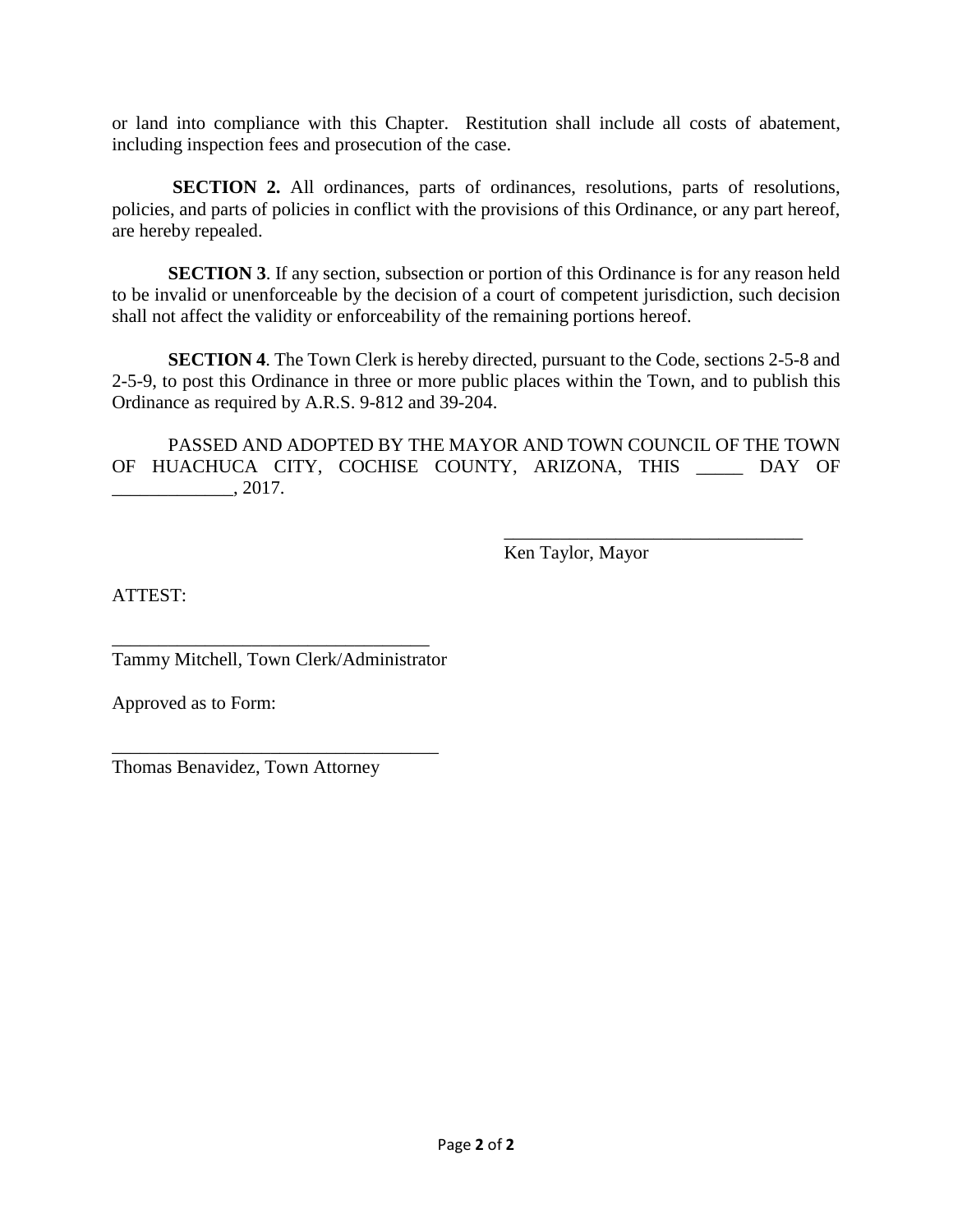

## **Town of Huachuca City**

The Sunset City 500 N Gonzales Blvd • Huachuca City, Arizona 85616 Phone: (520) 456-1354 • TDD: (520) 456-1353 • Fax: (520) 456-2230 E-Mail: [tmitchell@huachucacityaz.gov](mailto:tmitchell@huachucacityaz.gov)

### **ORDINANCE NO. 2017-XX**

#### **AN ORDINANCE OF THE MAYOR AND TOWN COUNCIL OF THE TOWN OF HUACHUCA CITY, COCHISE COUNTY, ARIZONA, AMENDING THE TOWN CODE TITLE 18 "ZONING," CHAPTER 18.155 "VIOLATIONS AND PENALTIES," TO PROVIDE FOR COURT ORDERED RESTITUTION IN ZONING ENFORCEMENT CASES.**

**WHEREAS,** the Town Council of the Town of Huachuca City has adopted by Resolution No. 84-002 a code known as the Town Code of the Town of Huachuca City, Arizona [the "Code"], and has amended and republished the Code from time to time, as authorized by A.R.S. 9-240 (B) (28) and Town Ordinance No. 15-02; and

**WHEREAS**, pursuant to A.R.S. 9-462.01 (A), the Town is empowered to adopt and amend zoning regulations; and

**WHEREAS**, the Town Council has determined that it would be in the interest of the health and safety of the Town's residents and visitors to revise the Town's zoning regulations to establish a provision for court ordered restitution in zoning enforcement cases; and

WHEREAS, a public hearing was held on \_\_\_\_\_\_\_\_\_\_\_\_\_\_\_\_, 2017, to receive public comment, pro and con, for adopting a Code amendment for this purpose; and

**WHEREAS**, as required by the Code, section 2.25.040, this Ordinance was first read at a public meeting of the Town Council on \_\_\_\_\_\_\_\_, 2017, and at a subsequent meeting on \_\_\_\_\_\_ \_\_, 2017.

**NOW, THEREFORE, BE IT ORDAINED** by the Mayor and Council of the Town of Huachuca City, as follows:

**SECTION 1**. The Code, Title 18 "ZONING," Chapter 18.155 "VIOLATIONS AND PENALTIES," Section 18.155.010 is amended by adding new subsection (B) (5) to read as follows:

5. In addition to the penalties provided in this section, the court shall impose restitution as part of its sentence to compensate the town for its costs to enforce this Chapter and bring a

Ordinance 2017-XX Page 1 of 2